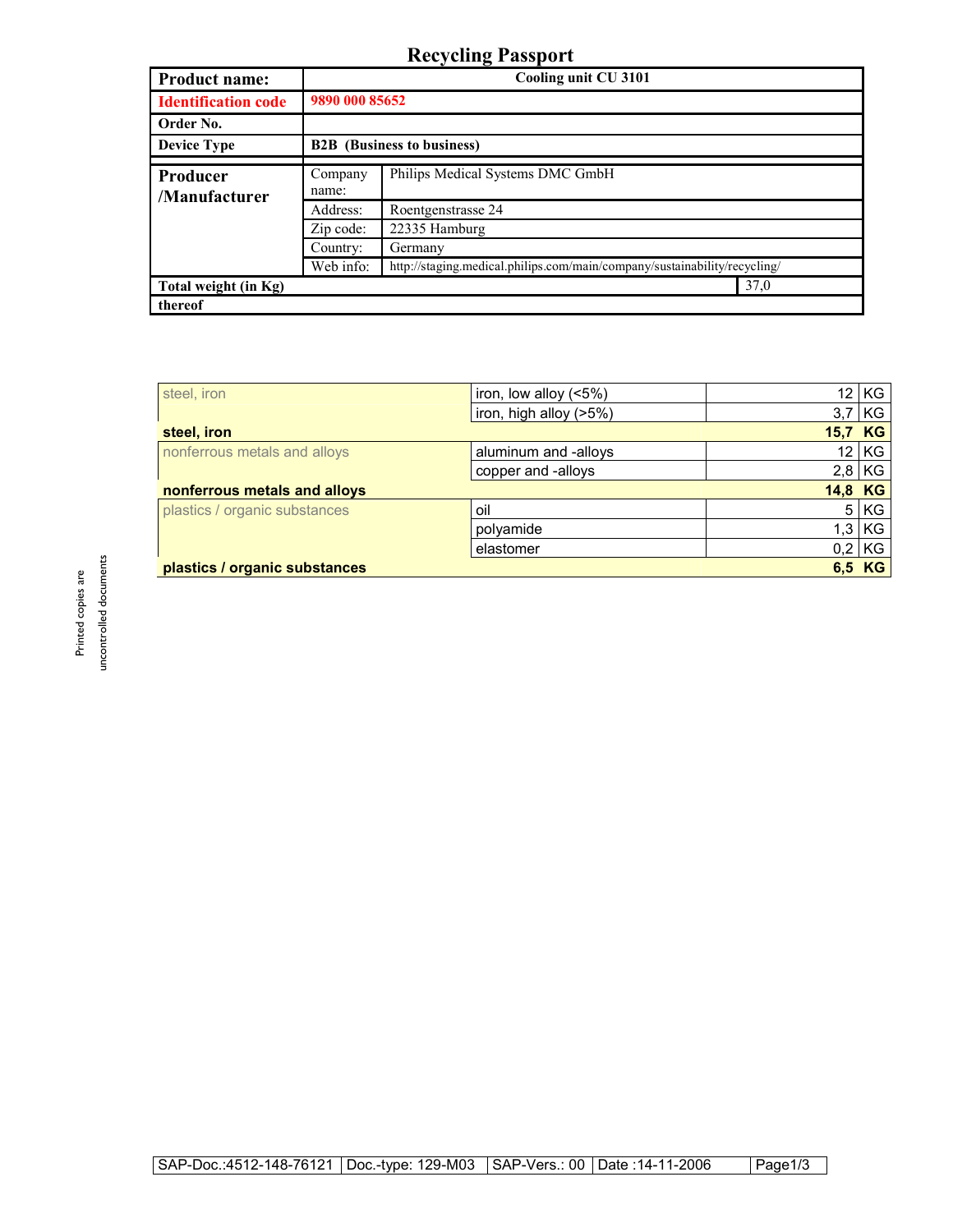## **Recycling Passport**

| <b>Recycle info</b>                      |                                                                                                                                                                                                                                                             |                 |
|------------------------------------------|-------------------------------------------------------------------------------------------------------------------------------------------------------------------------------------------------------------------------------------------------------------|-----------------|
| <b>General Hazards</b><br>(Desinfection) | For dismantling activities Treatment Facilities must consider the<br>national requirements.<br>For personnel which can come into contact with contaminated<br>material, preventive measures pursuant to national requirements must<br>be taken into account |                 |
| <b>Hazardous</b>                         | <b>Substances:</b>                                                                                                                                                                                                                                          | <b>Location</b> |
| <b>Substances</b>                        |                                                                                                                                                                                                                                                             |                 |
| To be removed                            |                                                                                                                                                                                                                                                             |                 |
| <b>Batteries</b>                         | <b>Type:</b>                                                                                                                                                                                                                                                | <b>Location</b> |
|                                          |                                                                                                                                                                                                                                                             |                 |
|                                          |                                                                                                                                                                                                                                                             |                 |
|                                          |                                                                                                                                                                                                                                                             |                 |
|                                          |                                                                                                                                                                                                                                                             |                 |
| To be removed                            |                                                                                                                                                                                                                                                             |                 |
| <b>Special attention</b>                 | <b>Item</b>                                                                                                                                                                                                                                                 | <b>Location</b> |
|                                          |                                                                                                                                                                                                                                                             |                 |
|                                          |                                                                                                                                                                                                                                                             |                 |
|                                          |                                                                                                                                                                                                                                                             |                 |
|                                          |                                                                                                                                                                                                                                                             |                 |
|                                          |                                                                                                                                                                                                                                                             |                 |
| <b>Fluids / Gases</b>                    | <b>Item</b>                                                                                                                                                                                                                                                 | <b>Location</b> |
|                                          | Oil: 5,0 kg                                                                                                                                                                                                                                                 |                 |
|                                          |                                                                                                                                                                                                                                                             |                 |
|                                          | HV-transformer oil contains no PCBs                                                                                                                                                                                                                         |                 |

uncontrolled documents uncontrolled documents Printed copies are Printed copies are